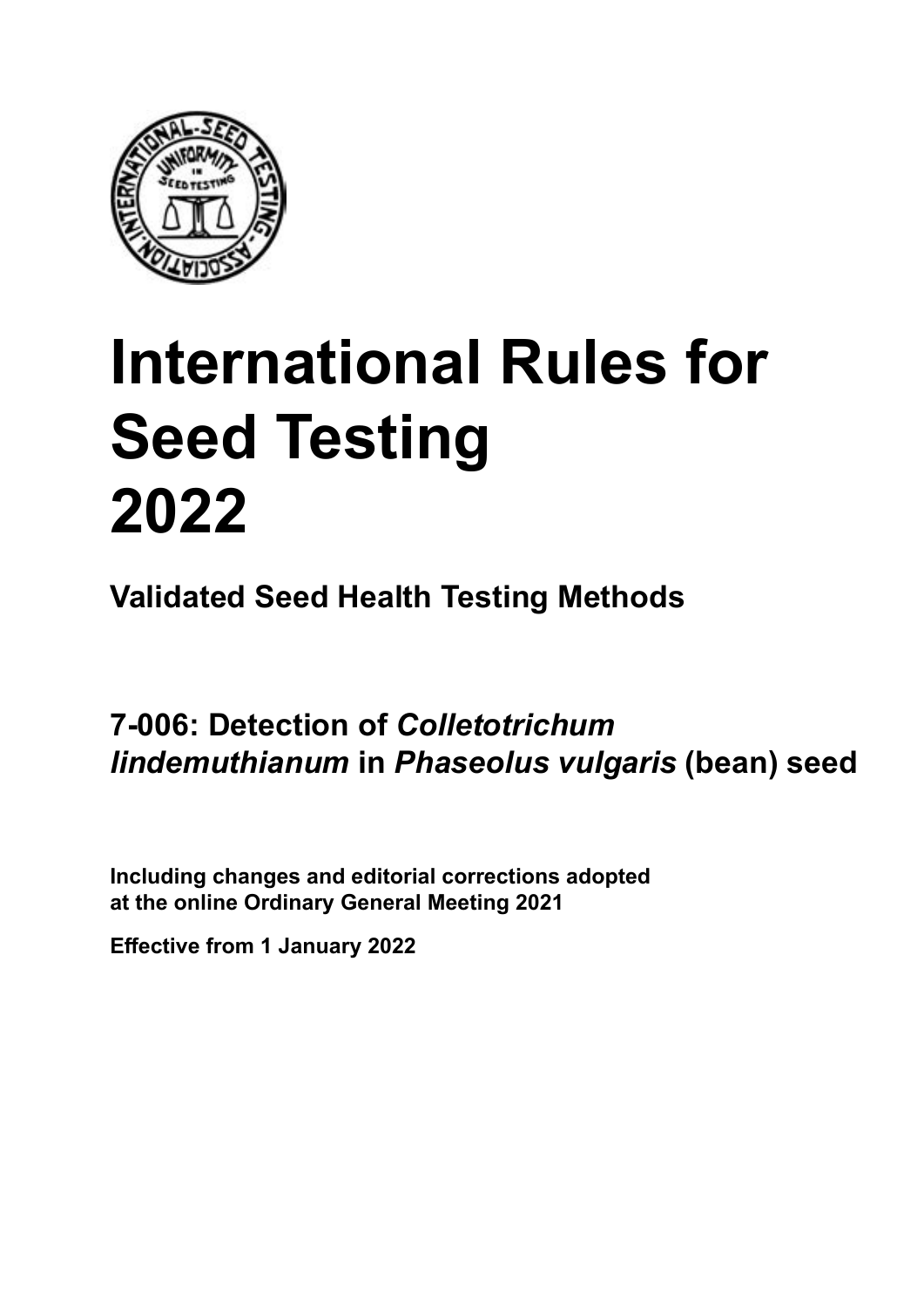# **Validation reports**

See References. Copies are available by e-mail from the<br>ISTA Secretariat at ista.office@ista.ch. ISTA Secretariat at ista.office@ista.ch.

lems relating to this method to the ISTA Seed Health Com-<br>mittee, c/o ISTA Secretariat. mittee, c/o ISTA Secretariat.<br>i Please send comments, suggestions or reports of prob-

# **Limitation de responsabilité Disclaimer**

Whilst ISTA has taken care to ensure the accuracy of the<br>methods and information described in this method description, ISTA shall not be liable for any loss or damage, etc.<br>resulting from the use of this method.<br>. resulting from the use of this method. Whilst ISTA has taken care to ensure the accuracy of the methods and information described in this method descrip-<br>tion, ISTA shall not be liable for any loss or damage, etc. tion, ISTA shall not be liable for any loss or damage, etc.<br>resulting from the use of this method.

# **Medidas de seguridad Sicherheitsmaßnahmen Sécurité Safety precautions**

Ensure you are familiar with hazard data and take Ensure you are familiar with hazard data and take<br>appropriate safety precautions, especially during weighing out of ingredients. It is assumed that persons carrying out this test are in a laboratory suitable for carrying out microbiological procedures and familiar with the principles of Good Laboratory Practice, Good Microbiological Practice, and aseptic techniques. Dispose of all waste materials in an appropriate way (e.g. autoclaving, disinfection) and in accordance with local health, environmental and safety regulations. Glade 7: Validated Deed Health Testing holes by Safety precentions and the Sack Testing about the Sack Testing Control of the Sack Testing von Sale of the Unit of the Sack Testing volume of the Unit of the Sack Testing vol microbiological procedures and familiar with the principles<br>of Good Laboratory Practice, Good Microbiological Practice,<br>and aseptic techniques. Dispose of all waste materials in<br>an appropriate way (e.g. autoclaving, disinf fallstoffe sind auf geeignete Weise und entsprechend der vor Ort über der vor Ort über und Umwelt- und Umwelt-<br>Eine und Umwelt-Effective Counter of Nicholas Devel Teach Teach Teach Devel Safety precedutions<br>
Validation reports<br>
Safety precedution reports and the symbol state of the sementic of the symbol state of the based delay and share<br>
Propose of Good Laboratory Practice, Good Microbiological Practice,<br>and aseptic techniques. Dispose of all waste materials in<br>an appropriate way (e.g. autoclaving, disinfection) and in Validation reports<br>
Since The Texture 1988 and the mediator of the Since Theorem and Texture 1990 and the mediator of the mediator<br>
Since and outer many construction reports of the mediator of the mediator<br>
Since and outer Ensure you are familiar with hazard data and take<br>appropriate safety precautions, especially during weighing<br>out of ingredients. It is assumed that persons carrying<br>out this test are in a laboratory suitable for carrying o

# **Nota sobre el uso de traducciones Anmerkung zur Benutzung der Übersetzungen Note on the use of the translations**

The electronic version of the International Rules for Seed Testing includes the English, French, German and Spanish versions. If there are any questions on interpretation of the ISTA Rules, the English version is the definitive version. The electronic version of the International Rules for Seed Testing includes the English,<br>French, German and Spanish versions. If there are any questions on interpretation of the<br>ISTA Rules, the English version is the defin The electronic version of the International Rules for Seed Testing includes the English,<br>French, German and Spanish versions. If there are any questions on interpretation of the

Published by **Extending Association (ISTA)** The International Seed Testing Association (ISTA) Zürichstr. 50, CH-8303 Bassersdorf, Switzerland

© 2022 International Seed Testing Association (ISTA)

Alle Rechte vorbehalten. Kein Teil dieses Werkes darf in irgendwelcher Form oder durch Online ISSN 2310-3655

All rights reserved. No part of this publication may be reproduced, stored in any retrieval All rights reserved. No part of this publication may be reproduced, stored in any retrieval<br>system or transmitted in any form or by any means, electronic, mechanical, photocopying,<br>recording or otherwise, without prior per recording or otherwise, without prior permis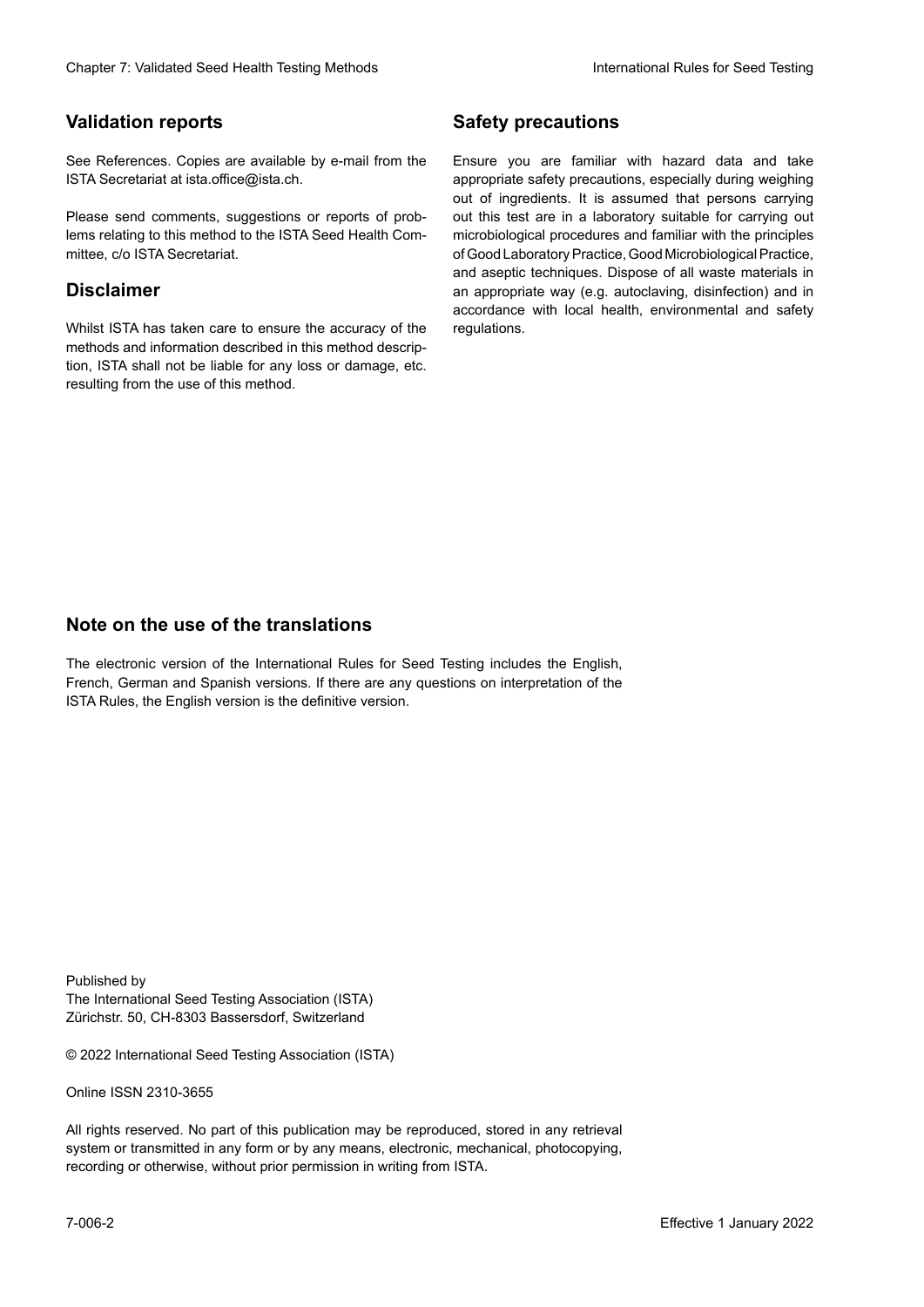# 7-006: Detection of *Colletotrichum lindemuthianum* in<br>*Phaseolus vulgaris* (bean) seed **semillas de** *Phaseolus vulgaris* **(frijol) Samen von** *Phaseolus vulgaris* **(Bohne)** *Phaseolus vulgaris* **(bean) seed**

**Hospedante:** *Phaseolus vulgaris* L. **Wirtspflanze:** *Phaseolus vulgaris* L. **Hôte :** *Phaseolus vulgaris* L. **Host:** *Phaseolus vulgaris* L. Pathogen(s): Colletotrichum lindemuthianum (Sacc. & Magn.) Briosi & Cav.

**Submitted by:** ISTA-PDC Method Validation Sub-committee

**Autores:** ISTA-PDC Method Validation Sub-committee **Autoren:** ISTA-PDC Method Validation Sub-committee **Préparé par :** Sous-Comité de Validation des Méthodes **Authors:** ISTA-PDC Method Validation Sub-committee

# **Historial de revisiones Revisionsstand Historique de la révision Revision history**

Version 1.0, November 19, 2001 version 1.0, inovernoer 19, 2001 version 1.0, inovember 19, 2001 Version 1.0, inovember 19, 2001

 $Revisea 19.11.2$  $Revisea 19.11.$ Revised 19.11.2001 J. Sheppard, V. Cockerell

Reprinted 2003

- Reprinted 2003<br>sion 1.1, 2008-01-01: Irea Reporting results revised  $\text{Keprinted } 2003$  $\sinh(1.1, 2008-01-01)$ : Treated seed revised;  $203$ Version 1.1, 2008-01-01: Treated seed revised;
- Version 1.2, 2014-01-01: Addition to Background and caption of Figure 1
- Version 1.3, 2017-01-01: Reporting results revised
- Version 1.4, 2021-01-01: Sample preparation changed to Sample size and paragraph revised; Media and solutions reviséd
- Version 1.5, 2022-01-01: Methods (pretreatment)<br>revised revised

# **Antecedentes Hintergrund Historique Background**

This method was originally published in the ISTA Handbook of Seed Health Testing in 1981 as Working<br>Sheet No. 45 prepared by C. Anselme & R. Champion, La<br>Minière, France, The method was incorporated into the Sheet No. 45 prepared by C. Anselme & R. Champion, La Minière, France. The method was incorporated into the newly revised *Annexe to Chapter* 7 in 2002 from the 1999<br>edition of the ISTA Rules. The method was reviewed by<br>the ISTA-Seed Health Committee in 2006 (Cockerell & edition of the ISTA Rules. The method was reviewed by the ISTA-Seed Health Committee in 2006 (Cockerell & acter the contracted committee in section contracted to the Las less decree that the Roenraadt, 2007) with the recommendation to accept for a further five years. Lesions on severely infected seeds a farmer five years. Economic of severely infected seeds ro a marron oscuro o lesiones romanos variables de tamaños variables de tamaños variables de tamaños variables<br>Zentren, un grande de tamaños variables brasiles de tamaños variables de tamaños variables de tamaños variables variable size (Fig. 1). Direct inspection is not considered variable size  $(\text{Fig. 1}).$  Dreet inspection is not considered as a dependable method, as not all infected seeds bear symptoms and on dark-skinned varieties symptoms are<br>more difficult to see. more difficult to see. a fame investigate. Example of severely interest seeds<br>may be either brown with whitish centres surrounded by<br>a pale brown to dark brown area or reddish lesions of<br>variable size (Fig. 1). Direct inspection is not considere International Rate Section of Collectorichum lindentified section in the Collectoric Collectoric Collectoric Collectoric Collectoric Collectoric Collectoric Collectoric Collectoric Collectoric Collectoric Collection and t a pale brown to dark brown area or reddish lesions of

# tratamientos a las semillas pueden afectar el desempeño tem) Saatgut. Saatgutbehandlungen können die Aussage-**Semences traitées Treated seed**

This method has not been validated for the determination of Colletotrichum lindemuthianum on treated seed. Seed position of dealinent, any process, physical, biological<br>or chemical, to which a seed lot is subjected, including  $\text{E}$  to damage. See  $(1,2,3)$ treatments may affect the performance of the method. 7.2.3). thode. (Définition de traitement : Tout de processus, phy-(Definition of treatment: any process, physical, biological **Probendings.** See 7.2 seed coatings. See 7.2.3)

#### deseada (porcentaje máximo aceptable de semillas infestadas) y del límite de detección (número mínimo teóri-Die Größe der zu prüfenden Probe (Gesamtzahl der geprüften Samen<br>
Samen Samen **Sample size**

co de propágulos del patógeno que puede ser detectado por sample (total number of seeds tested) size to The sample (total number of seeds tested) size to<br>be tested depends on the desired tolerance standard pathogen propagules per seed which can be detected). (maximum acceptable percentage of seeds infested) and detection limit (theoretical minimum number of La taille de l'échantillon (nombre total de semences tes-The sample (total number of seeds tested) size to The minimum sample size should be 400 seeds.

### terial apropiado **Medio:** toalla de papel **Referenzmaterial:** Referenzkulturen oder andere geeig-**Matériel Materials**

Reference material: reference cultures or other<br>appropriate material **appropriate matérial** 

**Media:** paper towelling

- **chlorine**): for seed disinfection Sodium hypochlorite solution (1 % available
- **Methoden Incubator:** capable of operating in the range  $20 \pm 2$  °C

# **Methods**

- 1. Pretreatment: Immerse seeds in a solution of sodium hypochlorite (NaOCl) (1 % available chlorine) for <sup>1</sup>/<sub>1</sub> min then drain rinse well in sterile water and hypochlorite (NaOCl) (1 % available chlorine) for<br>10 min, then drain, rinse well in sterile water and<br>drain again drain again.
- 2. Between paper (BP): Spread the seeds in replicates of<br>50 on double sheets of paper towelling  $350 \times 450$  mm  $\frac{1}{20}$  on double sheets of paper towelling  $350 \times 450$  mm<br>which have have against in weten. Gaven goals with which have been soaked in water. Cover seeds with which have been soaked in water. Cover seeds while<br>one sheet of paper towelling soaked in water. Fold the one sneet of paper towering soarce in water. Foreign paper twice iengulways and cover it with a silect of porymene to manuam the moisture during includation. paper twice tenguiways and cover it with a slicet of polythene to maintain the moisture during incubation. sement de paper towelling soaked in water. Cover seems when<br>one sheet of paper twist de paper twist de paper twist de paper twist de papier de polythene to maintain the moisture during incubation. paper twice lengthways and cover it with a sheet of
- 3. Incubation: 7 days at 20 °C in darkness
- 3. Incubation: 7 days at 20  $^{\circ}$ C in darkness<br>4. Examination: After 7 days remove the seed coats and examine the cotyledons by naked eye for black depressed areas with well delimited outlines (Fig. 2). Check each spot for the presence of acervuli with or  $C$ without dark brown setae using **×**25 magnification (Fig. 3). The septate setae measure approx. 6  $\mu$ m ×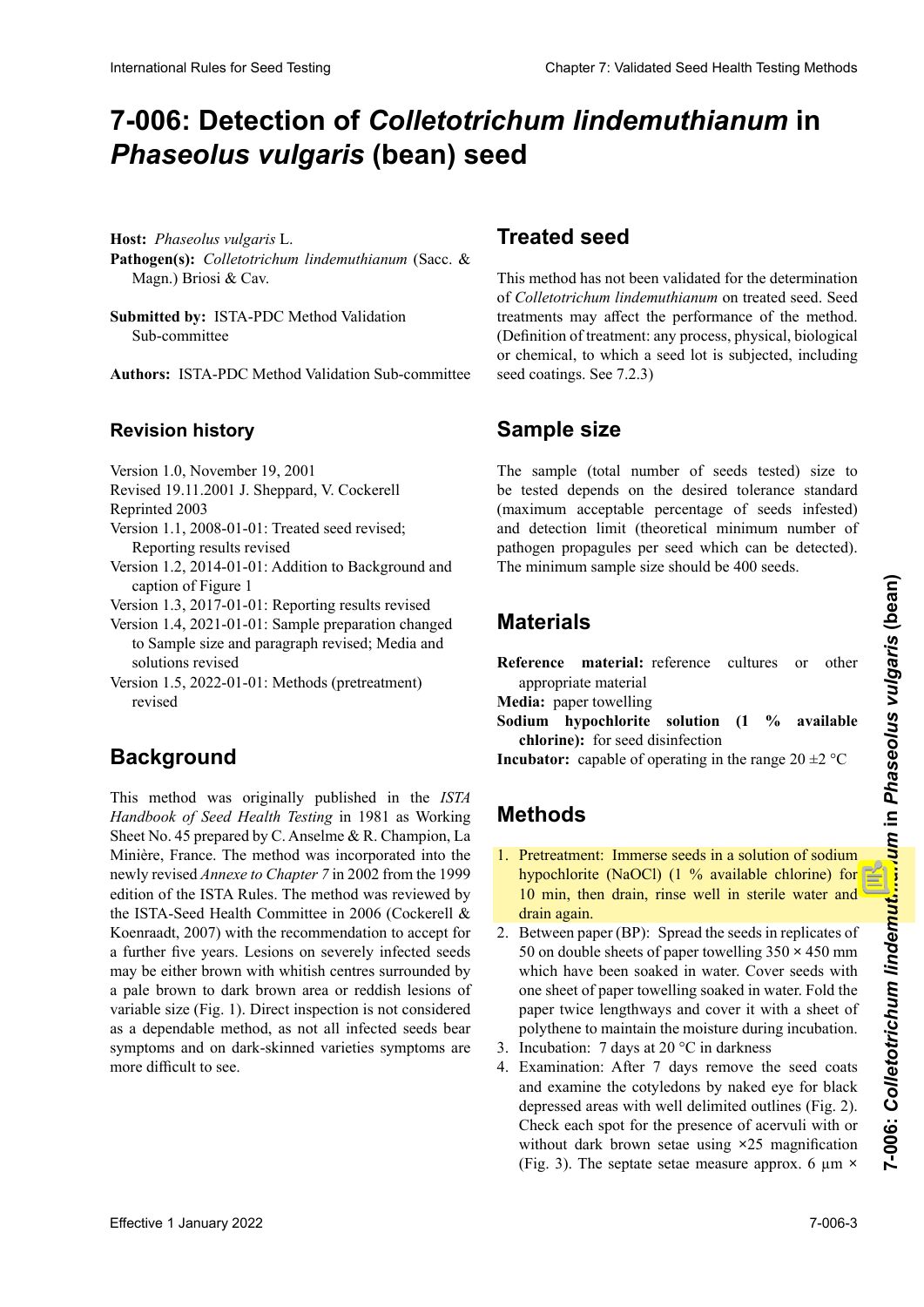100 µm. The pale orange acervuli contain cylindric, 100 µm. The pale orange acervuli contain cylindric, hyaline conidia with rounded ends containing one or two guttulaes. Conidia measure 2.5–5.5 µm ×<br>11–20 µm (Mordue, 1971; Kulshrestha, Mathur, & 11-20 µm (Mordue, 1971; Kulshrestha, Mathur, & Neergaard, 1976). The use of a high-power microscope  $(magnitudeation \times 200)$  is sometimes necessary **Metabolism** *M* and *M* and *M* and *M* and *M* and *M* and *M* and *M* and *M* and *M* and *M* and *M* and *M* and *M* and *M* and *M* and *M* and *M* and *M* and *M* and *M* and *M* and *M* and *M* and *M* and *M* and (Fig. 3). Small spots may require longer incubation Neergaard, 1976). The use of a high-power microscope<br>(magnification  $\times 200$ ) is sometimes necessary<br>(Fig. 3). Small spots may require longer incubation for development of acervuli. (magnification **×**200) is sometimes necessary

#### **C**<br>Chequeo de toderancias proporcionales proporcionales proporcionales proporcionales proporcionales proporcionan<br>Contradicto proporcionales proporcionales proporcionales proporcionales proporcionales proporcionales propo un medio para avalar si la variación en la variación en los resultados en los resultados en los resultados en<br>En los resultados en los resultados en los resultados en los resultados en los resultados en los resultados en **Méthodes générales General methods**

- ocking toleranees: Toleranees provide a means of assessing whether or not the variation in results within assessing whener or not the variation in results within about the accuracy of the results. Suitable tolerances, do su la de semilia de semilia de semilia de semilia de semilia de semilia de semilia de semilia de semilia de<br>En la Tablaanse en la Tablaanse en la Tablaanse en la Tablaanse en la Tablaanse en la Tablaanse en la Tablaans which can be applied to most direct seed health tests, can be found in Table 5B Part 1 of Chapter 5 of the **Uberprüfung der Tolerances:**<br> **Checking tolerances:** Tolerances provide a means of<br>
assessing whether or not the variation in results within<br>
an hetween tests are outfisiently wide as to mice deutes can be found in Table 3B Part 1 of Chapter 3 of the<br>ISTA Rules, or Table G1 in Miles (1963). **Checking tolerances:** Tolerances provide a means of
- **Informe de resultados:** El resultado de un análisis de sorting results: The result of a seed nearth test **Reporting results:** The result of a seed health test<br>should indicate the scientific name of the pathogen detected and the test method used. When reported on an ISTA Certificate, results are entered under 'Other<br>Determinations'. Determinations'. dans la Tableau G1 du Miles (1963). **Reporting results:** The result of a seed health test

The report must indicate the number of seeds tested. In the case of a negative result (pathogen not detected), the results must be reported as 'not detected'.

In the case of a positive result, the report must indicate<br>the percentage of infected seeds. the percentage of infected seeds.

# **Aseguramiento de calidad Quality assurance**

**Puntos críticos de control (PCC) Qualitätssicherung Critical control points (CCP)** 

None listed.

### **Medios y soluciones Media and solutions**

## **Solución de hipoclorito de sodio Medien und Lösungen Milieux et solutions Sodium hypochlorite solution**

Se puede preparar una solución de hipoclorito de sodio **Natriumhypochlorit-Lösung** prepared from commercial bleach diluted to 1 % available el prepared nom commercial ocean analysis of  $\lambda$  available chlorine. The concentration of chlorine in commercial cinomic. The concentration of cinomic in commercial  $\frac{1}{2}$ dicach varies considerably and declines with storage. Ose  $\mathbf{u}$  connula: Unionie. The concentration of unionie in commercial bicach vancs considerably and declines with storage. Osc triumhypochloriteitlauge) verdünnt werden auf eine Konzen-Sodium hypochlorite for pretreatment of seed can be bleach varies considerably and declines with storage. Use<br>the formula: the formula:

 $V_{\text{stock}}$  =  $V_{\text{final}} \wedge V_{\text{final}} / V_{\text{stock}}$  $\mathbf{t}$ tration von 1 % verfügbaren Chlorkonzentration von 1 % verfügbaren Chlorkonzentration von 2 % verfügbaren  $\alpha$  $\mathbf{v}_{\text{stock}} - \mathbf{v}_{\text{final}} \wedge \mathbf{C}_{\text{final}} / \mathbf{C}_{\text{stock}}$  $V_{\text{stock}} = V_{\text{final}} \times C_{\text{final}} / C_{\text{stock}}$ 

(where  $v =$  volume and  $C = \%$  available chlorine) to calculate the volume of commercial bleach stock solution required to prepare sodium hypochlorite solutions for use in seed pretreatment. und sinkt mit der Dauer der Lagerung. Die Berechnung der (where  $v =$  volume and  $C = \%$  available chlorine) to (where  $V =$  volume and  $C = \%$  available chlorine) to

To prepare a 1 l solution of sodium hypochlorite To prepare a 1 l solution of sodium hypochlorite containing 1 % chlorine from a stock of commercial bleach containing 12 % available chlorine:

$$
V_{\text{stock}} = 1 \times 1/12 = 0.083
$$

Thus add 83 ml of the 12 % stock to 917 ml water.

The percentage of active chlorine decreases rapidly in solution so, NaClO  $1\%$  solution must be stored in the dark and used within 3 days of preparation. It is possible dark and used within 3 days of preparation. It is possible to check chlorine concentration with chlorine strip tests.  $\frac{1}{2}$  dividends to check chloring concentration with chloring strip tests to check chlorine concentration with chlorine strip tests.

 $\frac{1}{\sqrt{2}}$ 

### D. h. 83ml der Stammlösung mit 917ml Wasser verdünnen. de chlore à l'aide de tests sur bandelettes de chlore. **References** Der Prozentsatz an aktivem Chlor nimmt in der Lösung

 $\frac{1}{\sqrt{1-\frac{1}{\sqrt{1-\frac{1}{\sqrt{1-\frac{1}{\sqrt{1-\frac{1}{\sqrt{1-\frac{1}{\sqrt{1-\frac{1}{\sqrt{1-\frac{1}{\sqrt{1-\frac{1}{\sqrt{1-\frac{1}{\sqrt{1-\frac{1}{\sqrt{1-\frac{1}{\sqrt{1-\frac{1}{\sqrt{1-\frac{1}{\sqrt{1-\frac{1}{\sqrt{1-\frac{1}{\sqrt{1-\frac{1}{\sqrt{1-\frac{1}{\sqrt{1-\frac{1}{\sqrt{1-\frac{1}{\sqrt{1-\frac{1}{\sqrt{1-\frac{1}{\sqrt{1-\frac{1}{\sqrt{1-\frac{1}{\sqrt{1-\frac{1}{$ Las siguientes referencias están extra*ídas están en la cada de la Cada de 1991* C. Anselme & R. Champion, 1981. The following ferences are extracted from the  $1517$ Handbook of Seed Health Testing, Working Sheet No. 45, The following references are extracted from the *ISTA*<br>
Handbook of Seed Health Testing Working Sheet No. 45

- Anselme & R. Champion, 1981. *of Seed Health Testing*, Working Sheet No. 45, C. Anselme transmis par les semences. Identification au laboratoire, Agriculture, **322**, 3–8. Champion, R. (1969). Quelques parasites importants
- Kulshrestha, D. D., Mathur, S. B. & Neergaard, P. (1976). Identification of seed borne species of *Colletotrichum*.<br>Friesia 11, 116–125. Identification of seed borne species of *Colletotrichum*. Kulshrestha, D. D., Mathur, S. B. & Neergaard, P. (1976). *Friesia* **11**, 116–125.
- Miles, S. R. (1963). Handbook of tolerances and of measures of precision for seed testing. Proceedings of the International Seed Testing Association, 28 (3), 525– *International Seed Testing Association*, **28** (3), 525– *Agriculture*, **322**, 3–8. 686. sures of precision for seed testing. *Proceedings of the*
- Mordue, J. E. M. (1971). C.M.I. Description of pathogenic<br>fungi and bacteria No. 316. Commonwealth<br>Mycological Institute, Kew. fungi and bacteria No. 316. Commonwealth *Mycological Institute, Kew.* 2007.
- Mycological Institute, Kew.<br>International Seed Testing Association, Committee on Plant Diseases (1963). Report on the Fifth International<br>Conference (workshop) on seed pathology sponsored by Conference (workshop) on seed pathology sponsored by *Conference (workshop) on seed pathology sponsored by*  686. *the International Seed Testing Association convened by*  Conference (workshop) on seed pathology sponsored by<br>the International Seed Testing Association convened by<br>the ISTA Committee on Plant Diseases. Bundesanstalt<br>fur Pflanzenbau and Samenprüfung in Wien 17th to<br>23rd Septembe fur Pflanzenbau and Samenprüfung in Wien 17th to  $23rd$  September 1962 n  $23$  Copenhagen Mimeo- $\frac{1}{2}$   $\frac{1}{2}$   $\frac{1}{2}$   $\frac{1}{2}$   $\frac{1}{2}$   $\frac{1}{2}$   $\frac{1}{2}$   $\frac{1}{2}$   $\frac{1}{2}$   $\frac{1}{2}$   $\frac{1}{2}$   $\frac{1}{2}$   $\frac{1}{2}$   $\frac{1}{2}$   $\frac{1}{2}$   $\frac{1}{2}$   $\frac{1}{2}$   $\frac{1}{2}$   $\frac{1}{2}$   $\frac{1}{2}$   $\frac{1}{2}$   $\frac{1}{2}$   $\overline{a}$ Clearlier 2. Validated Best Fescin Herista (heliottics)<br>
1601 una The palacetes except with containing one constantly 1.5 obtains from a state of some<br>sets of the palacetes except international clear of the palacetes of t graphed. Plant Diseases (1963). *Report on the Fifth International*  Chaos 7 Voldated Seed Health Foring Medicine Towns in the number of the British River for the Tomas Chaos and Sulling The Tomas Chaos and Sulling The Chaos Chaos and Sulling The Chaos Chaos and Sulling The Chaos Chaos and 10 am. The public use computer levolution commerciale requise positive of solution commerciale requise policies of the solution of the solution of the solution of the solution of the solution of the solution of the soluti  $\frac{1}{\text{graphed}}$  $2<sub>1</sub>$ **Effective 1** Determinions'.<br>
The report must indicate the number of seeds tested.<br>
The tector of negative result (pathogen not detected),<br>
the the associal responses of a negative result (pathogen not detected),<br>
the pre *the ISTA Committee on Plant Diseases.* Bundesanstalt 23rd September, 1962, p. 23. Copenhagen. Mimeo-

#### **Referencias de validación** *the International Seed Testing Association convened by*  **Validation references** *the ISTA Committee on Plant Diseases.* Bundesanstalt

**Estudiado en análisis comparativos de ISTA:** 1962  $\frac{1}{2}$  in ISTA compositive tecter  $1062$  $\frac{23.77}{23.7}$  and  $\frac{23.77}{23.7}$ **Studied in ISTA comparative tests:** 1962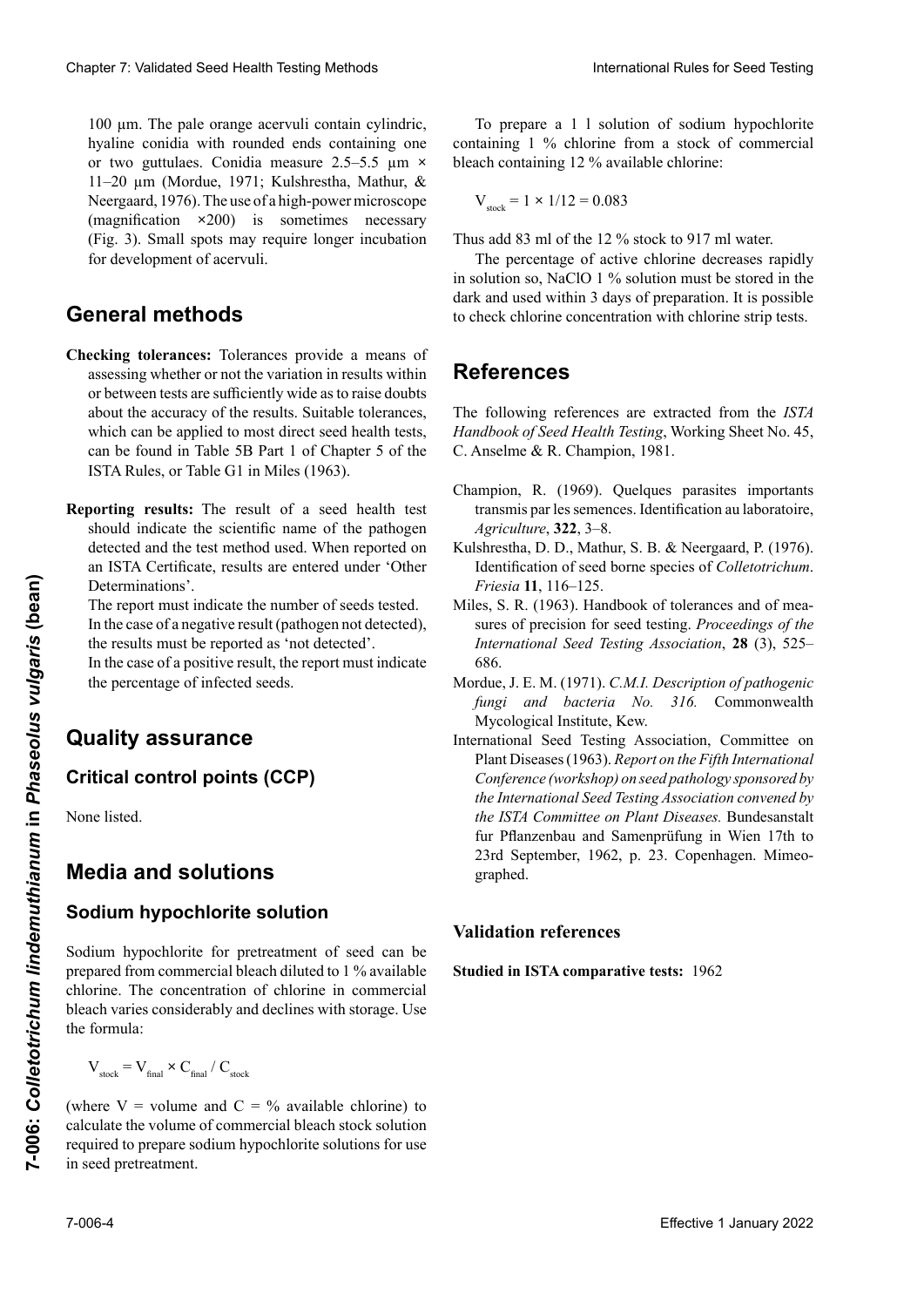

**Figure 1.** Dry, white bean seeds showing symptoms. Lesions on severely infected seeds may be either brown with whitish centres surrounded by a pale brown to dark brown area, or reddish lesions of variable size. Direct inspection is not considered as a dependable method, as not all infected seeds bear symptoms, and on dark-skinned varieties, symptoms are more difficult to see. The control of the control of the control of the control of the control of the control of the control of the control of the control of the control of the control of the control of the contro



**Figure 2.** Cotyledons of seedlings after 7 days incubation with seed coats removed, showing black areas with well defined outline.